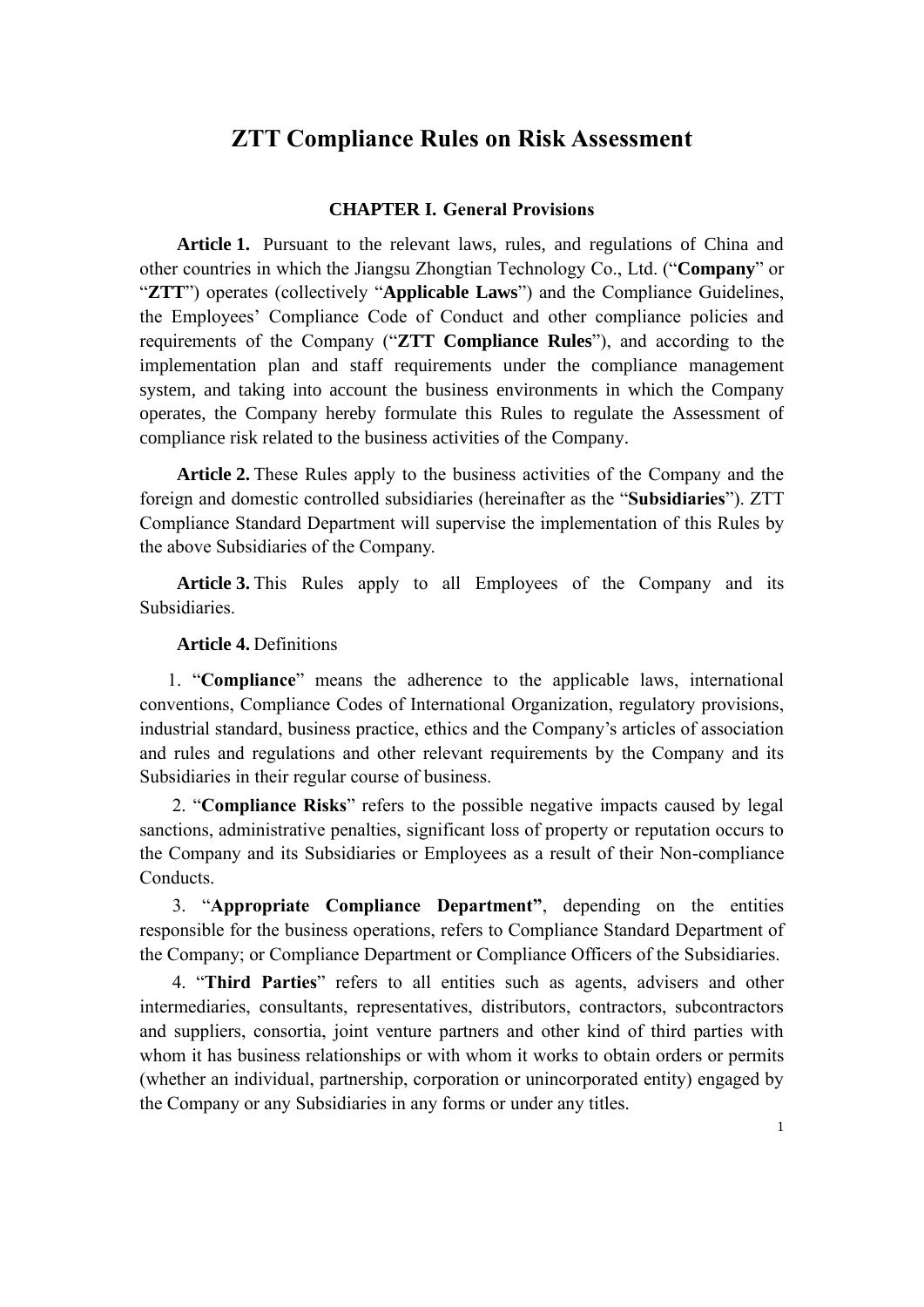5. "**Compliance Risk Assessment**" refers to the regular or interim Assessment on compliance risks of the Company and its Subsidiaries conducted by appropriate compliance department, as well as its subsequent drawn up of Assessment report and solutions..

6. "**Assessment Unit**" refers to the Appropriate Compliance Department or other one or more departments which shall, pursuant to this Rules, be in charge of compliance risk Assessment, generally including other departments of the Company acting in conjunction with the Appropriate Compliance Department.

### **CHAPTER II. Duties of the Department in Charge of Compliance Risk Assessment**

**Article 5.** The Appropriate Compliance Department shall, under the supervision of the Compliance Standard Department of the Company, be responsible for carrying out risk Assessment in accordance with this Rules.

**Article 6.** The Appropriate Compliance Department shall conduct risk Assessment once every 24 months in accordance with this Rules. Besides such regular risk Assessment, upon the request of the Compliance Committee, the Compliance Standard Department of the Company may conduct risk Assessment in respect of the following events or situations:

1. Any change occurs to the businesses of the Company or any of the Subsidiaries, which the Compliance Standard Department of the Company believes will affect the risk ranking in respect of the Company, including but not limited to the following situations:

- i. Mergers and acquisitions involving the Company or any of the Subsidiaries;
- ii. Participation by any of the Subsidiaries in foreign contracting business;
- iii. Entrance by the Company or any of the Subsidiaries into new industries or new markets;
- iv. Any political change that has taken place in the region where the Company or any of the Subsidiaries operates a project;

2. Any reports, from employees or anyone informant, reflecting compliance risks in a given area are not properly addressed.

3. Compliance requirements of the Subsidiaries or industrial standards are materially changed;

4. Any other event or situation which may materially affect the result of the Compliance Risk Assessment over any of the Subsidiaries.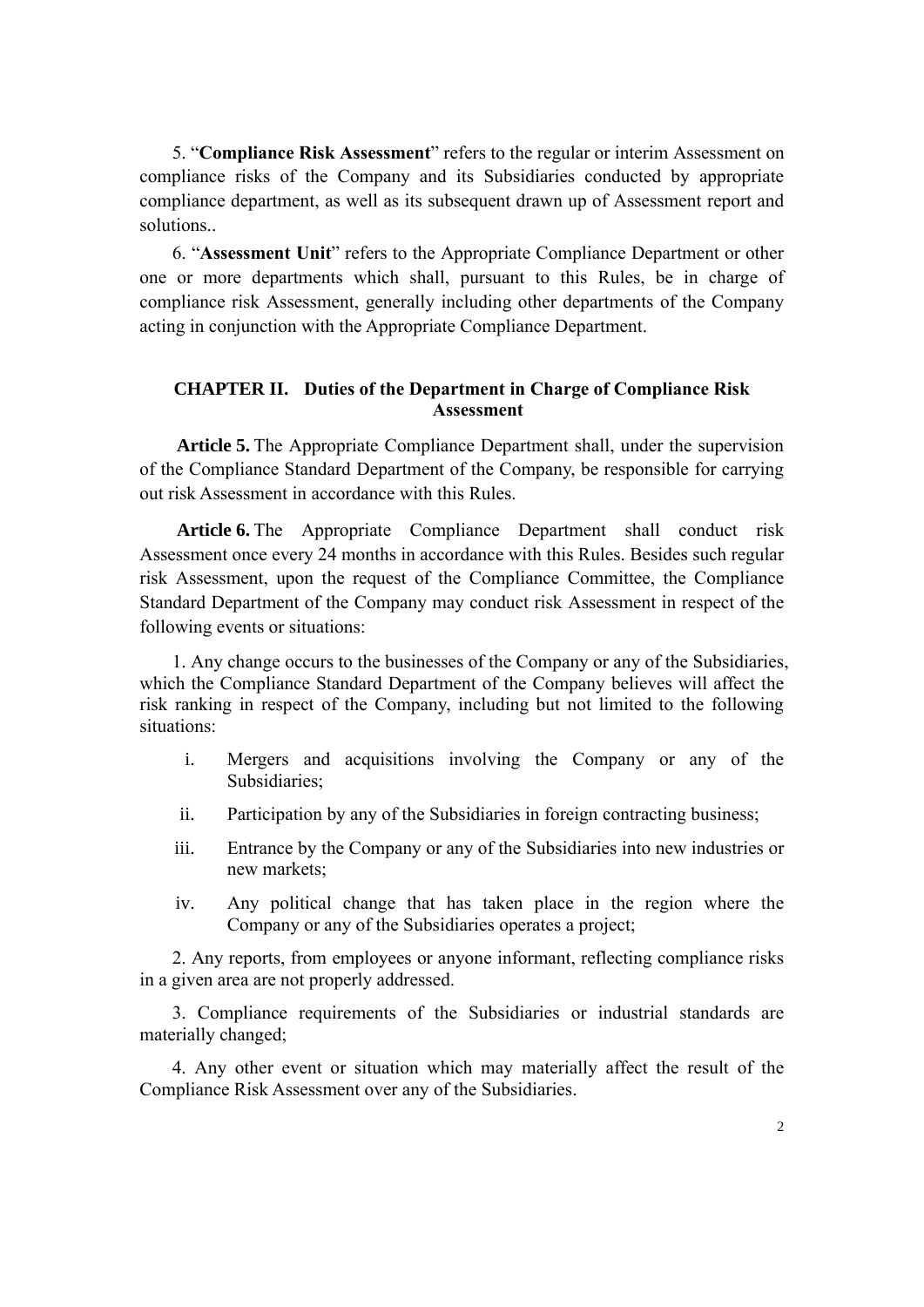#### **CHAPTER III. Compliance Risk Assessment Procedure**

**Article 7.** Compliance risk Assessment procedure consists of the following three parts (as described in Annex 1 *Compliance Risk Assessment Flow Chart*: 1. collecting the information about the unit subject to Assessment as required in the *Compliance Risk Assessment Form* (see Annex 2 *Compliance Risk Assessment Form*; 2. interviewing the managing staffs selected by the Appropriate Compliance Department of the unit which is subject to such risk Assessment and the department which is responsible for risk Assessment against the said unit and discussing with them about the issues listed in the *Risk Assessment Questionnaire* (see Annex 3 *Risk Assessment Questionnaire*; 3. analyzing the risk-related information, drafting a compliance risk Assessment report and providing primary suggestions.

**Article 8.** The unit subject to risk Assessment shall cooperate with the Appropriate Compliance Department in its obtaining sufficient information to complete the *Risk Assessment Form*. When necessary, the Compliance Standard Department of the Company shall complete these duties by cooperating with other departments, including Asset Finance Department(s), Human Resources Department(s), Market Development Department(s), and the Appropriate Compliance Department of the unit subject to such risk Assessment. The unit subject to such risk Assessment shall fill the company information in the said form within 60 days after the starting of the risk Assessment, and shall keep the Appropriate Compliance Department informed of the progress of the work.

**Article 9.** After the starting of the risk Assessment procedure, the unit subject to such risk Assessment shall submit a list of management staff to the Assessment Unit and select, in coordination with the Assessment Unit, the management staff who will be interviewed face by face or by phone call by the Assessment Unit. The Assessment Unit shall select 3-4 business managers from the unit subject to such risk Assessment and interview them, and such selected business managers shall answer the questions concerning compliance risks. The Assessment Unit shall select such interviewee according to following criteria:

1. The interviewees shall be in charge of the regional, national or large-scale project;

2. The interviewees shall be selected from various regions as much as possible;

3. There shall be at least three interviewees from the key business areas and other related business areas of the such unit subject to risk Assessment; and

4. Other criteria the Appropriate Compliance Department of the Assessment Unit think appropriate.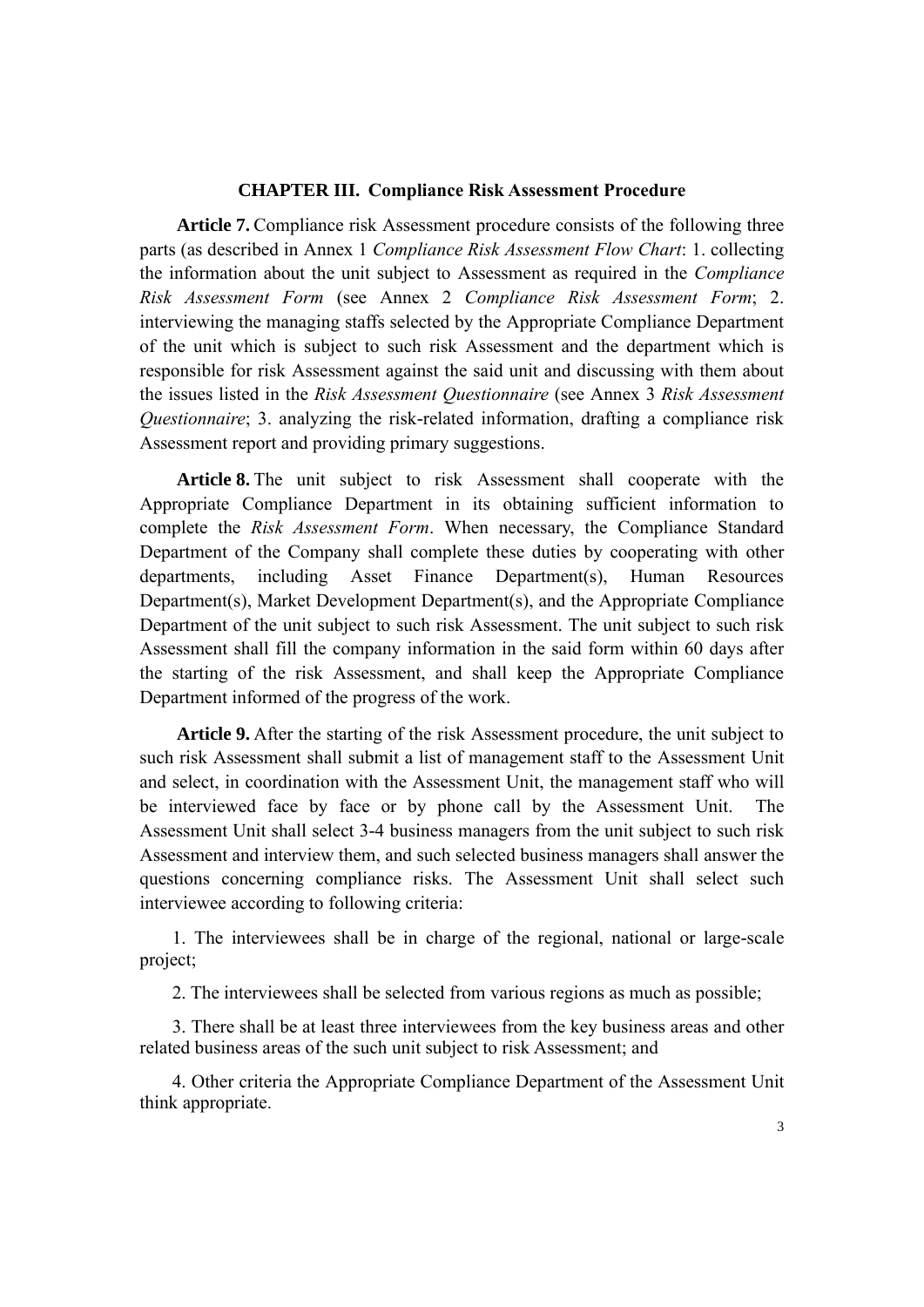The list of interviewees shall be confirmed by the Assessment Unit. The selected interviewees shall faithfully answer the questions in the *Compliance Risk Assessment Questionnaire*. The interviewees shall be interviewed face by face or by phone call by the Assessment Unit. The Assessment Unit shall record the contents of the interview. If the interviewees are unable to participate in a face-to-face interview or telephone interview, the *Compliance Risk Assessment Questionnaire* can be sent to them and filled in by them. The Assessment Unit has the discretion to decide whether to conduct additional interview based on the information filled in the said questionnaire.

**Article 10.** After collecting relevant risk information, the Assessment Unit shall review the contents of company information and questionnaires, and assess the compliance risks faced by the Company based on the relevant contents, especially pay special attention to the changes of the risks after each Assessment. The Assessment Unit shall issue a compliance risk Assessment report which shall disclose the compliance risks or problems identified or discovered by it and propose a preliminary solution to the risks, within 60 days of the conclusion of the compliance risk Assessment,

**Article 11.** If the unit subject to such risk Assessment is the Company, the Assessment Unit shall submit the compliance risk Assessment report to the chief compliance officer of the Company for approval; if the unit subject to such risk Assessment is any of the Subsidiaries, the Assessment Unit shall submit the compliance risk Assessment report to its Appropriate Compliance Department for approval and to the Compliance Standard Department of the Company for recordation,

**Article 12.** After receiving the decision whether the risk Assessment report is approved, the Assessment Unit shall notify immediately the unit subject to such risk Assessment of the risk mitigation solution to be applied, and the unit subject to such risk Assessment shall, in cooperation with the Appropriate Compliance Department and internal and external experts of all other related units, ensure the effective implementation of the risk mitigation solutions.

**Article 13.** If the Assessment Unit discovers certain risk in the biding process, third party employment or procurement in the course of the compliance risk Assessment, the Assessment Unit shall notify the relevant departments of the unit involved, and thereafter, shall deal with such risk according to the examination and approval procedure for such kind of compliance risks.

**Article 14.** The Compliance Standard Department of the Company shall maintain all important documents for each risk Assessment (including a complete *Risk Assessment Questionnaire*, a *Risk Assessment Form* and a compliance risk Assessment report and other necessary documents). All such documents shall be kept for at least 24 months.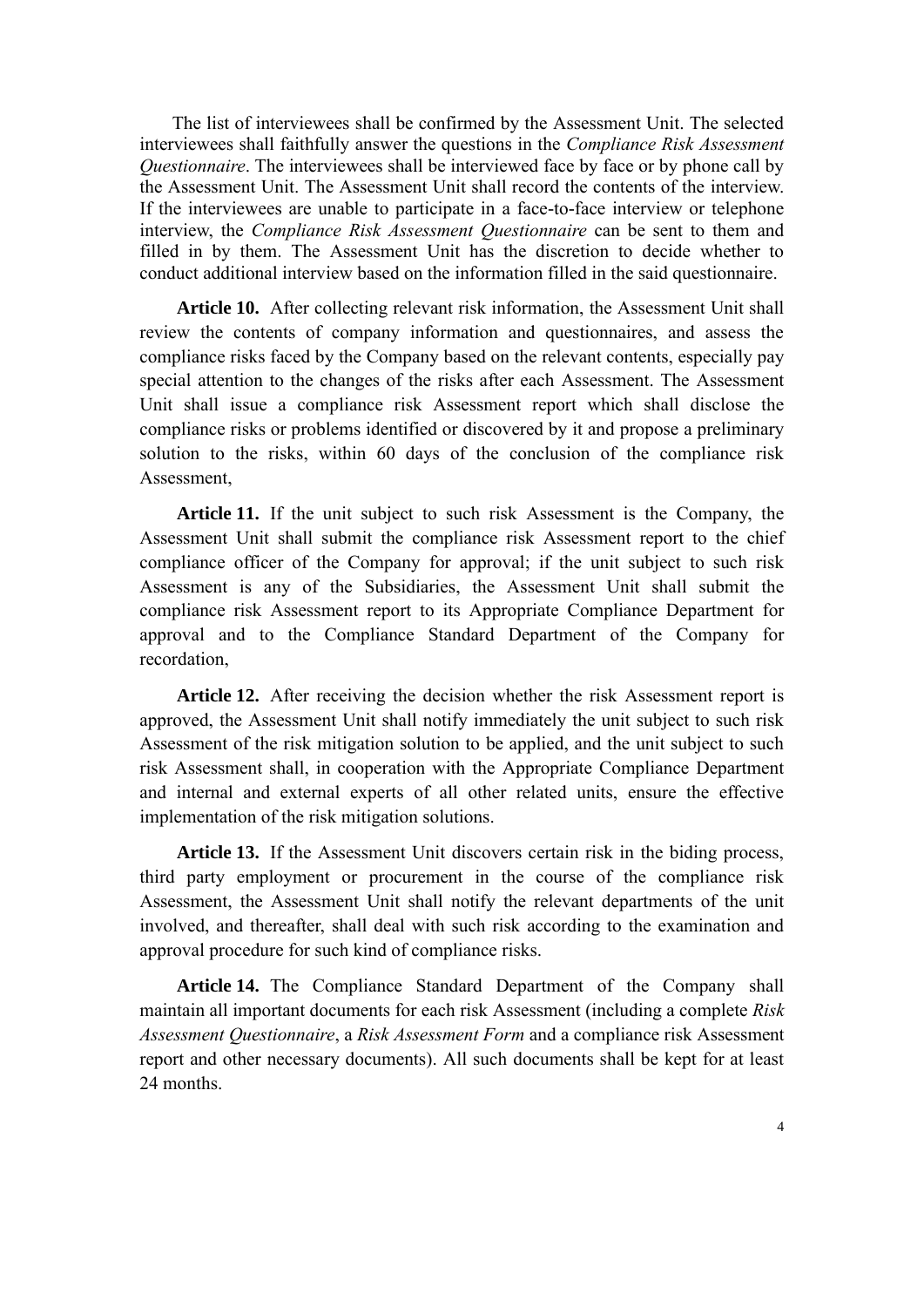### **CHAPTER IV. Miscellaneous**

**Article 15.** If the Company or any of the Subsidiaries breach this Rules and fail to complete the compliance risk Assessment or violates any laws, regulation or bylaws in the course of the compliance risk Assessment, it shall be criticized in a circulated notice, and the persons involved shall be held to be liable for such a breach or violation and be punished according to the seriousness of the breach or violation.

**Article 16.** Any question involving this Rules may be submitted to the Appropriate Compliance Department.

**Article 17.** The Compliance Standard Department of the Company shall on behalf of the Company, exercises the supervision on the implementation of this Rules in its departments, and it has the ultimate right to instruct and interpret the implementation of this Rules.

Annex: 1. Compliance Risk Assessment Flow Chart

- 2. Compliance Risk Assessment Form
- 3. Risk Assessment Questionnaire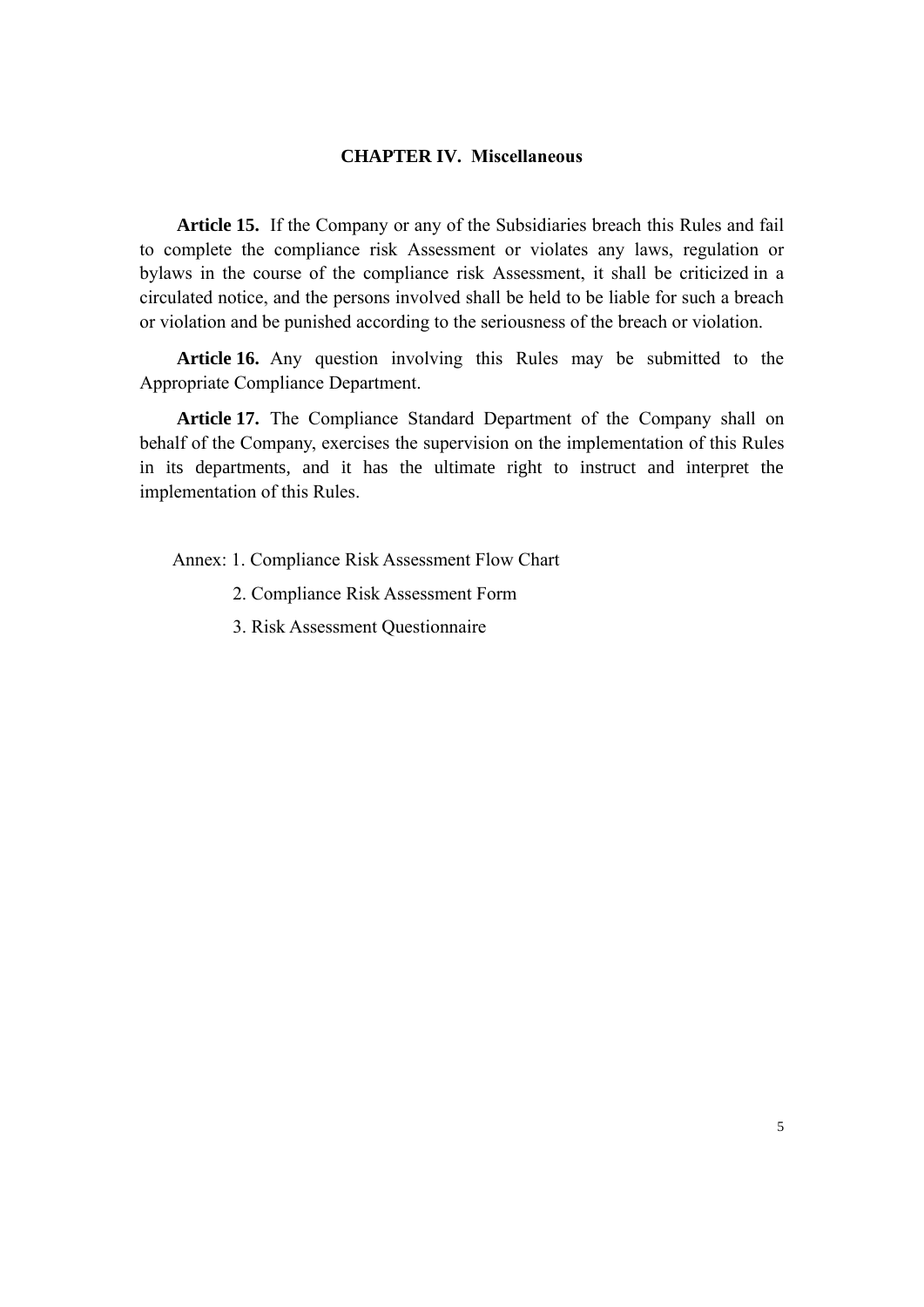## Annex 1 Compliance Risk Assessment Flow Chart

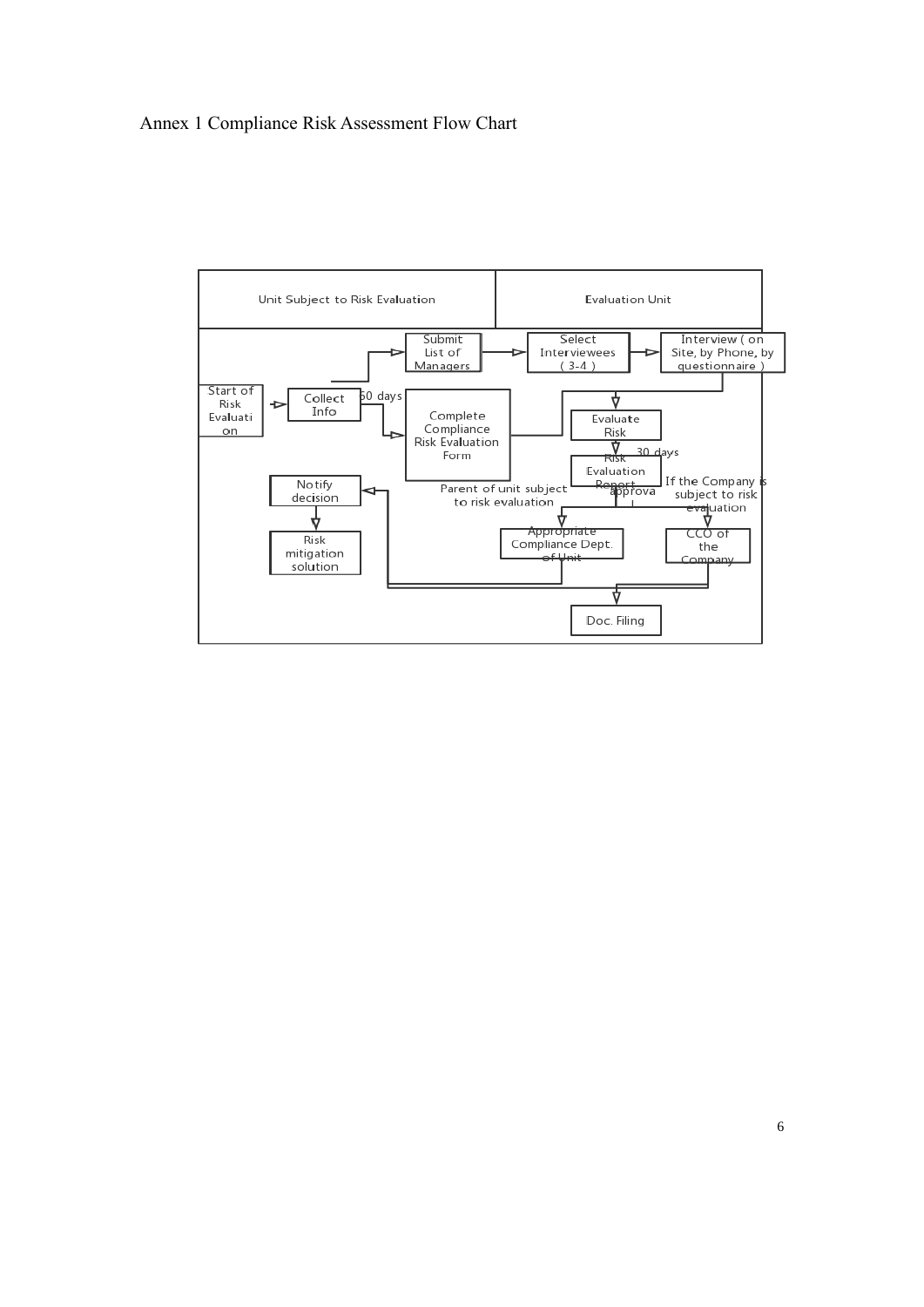Annex 2

### **Compliance Risk Assessment Form**

#### **Corporate information**

### **1. Company address and Company business (available from the relevant management department)**

(1) List the countries in which the Company has offices.

(2) What are the country offices where staff or managers have actual operations?

(3) How many formal employees are there in each office?

(4) The name, resume and direct leader in charge of each office.

### **2. Joint Ventures and Affiliated Entities (available from the relevant management department)**

(5) Does the Company have joint venture partners?

- If yes, please provide the name and shares of the joint venture company, the number of positions in the joint venture management position and the name and position of the specific personnel, the names of other legal or beneficial owners or business operators (including their nationality and company address), the date that the Company establishes the joint venture and the business scope of the joint venture.

(6) List the names of the Subsidiaries which are active in business operations, the Company's shares in them, and the names of other legal or beneficial owners and their shares and rights, their nationality and company address.

Collect the organizational chart of the Company that specifies the ownership structure.

- Have the directors or senior management of the Subsidiaries recently held a government position or a public office? (Confirmed with the Human Resources Department or other internal business units if necessary).

### **3. Customers and operation income (available from the relevant management department)**

(7) Based on the contract amount in the past two years, which countries are the five largest customers of the Company?

(8) According to the Assessment of the contract amount in the past two years, what are the five countries with the highest Contract value of the company?

(9) According to the contract amount Assessment, what are the five countries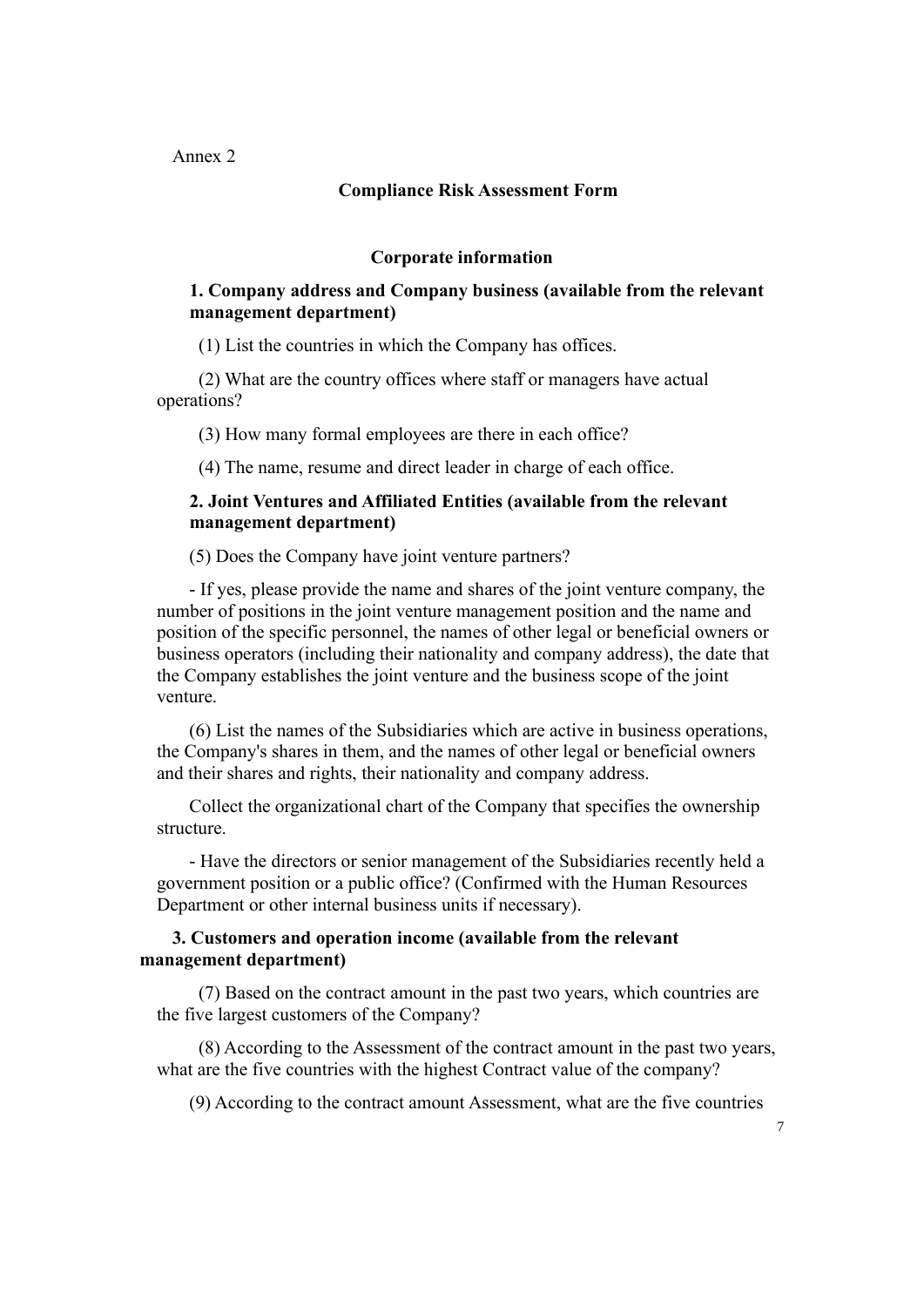with the highest cumulative contract amount so far?

#### **4. Financial control (available from the Asset Finance Department(s))**

(10) How many bank accounts does the Company have? (Which shall be counted according to the number of projects/number of accounts)

(11) In the past two years, which branches or subsidiaries have requested most frequently withdrawals of cash?

(12) In the past two years, which five countries (offices, project departments) use the most cash?

(13) In the past two years, has the Company paid cash to an agent or sales consultant?

(14) In the past two years, has the Company incurred the travel expenses of any foreign government officials<sup>1</sup>?

- If happened, please list the name and position of the government official, the travel destination, the date of travel and the purpose of the trip, and the total cost of the Company.

### **5. Gifts and Hospitality (available from the Asset Finance Department(s))**

(15) In which countries the salespersons of the Company or any of the Subsidiaries have received more than 3 requests for gifts or hospitality in the past two years?

(16) How many gifts have been approved in the past two years? And list the gifts, recipients, addresses and gift-giving purposes.

(17) Provide information about the payment of money which the Company has spent on charitable donations in the past two years and the names of the charity organizations to which such donations have been made.

#### **6. Third Party (available from the Procurement and Supply Department)**

(18) How many agents or consultants are currently used by the Company?

(19) How many new agents or consultants has the Company employed in the past two years?

- How many agents or consultants have been assessed by third party to be of

<sup>&</sup>lt;sup>1</sup> "foreign government official" means the official leader or employee of a federal, state, provincial, county or municipal government or any department or institution; the leader or employee of a wholly owned or joint venture or company of the government ("state-owned enterprise"); any officer or employee of an international public organization (e.g., the World Bank, the United Nations or the European Union); any foreign political party or its official; or any political candidate. Foreign government officials include officials at all levels of government, regardless of rank, title or position.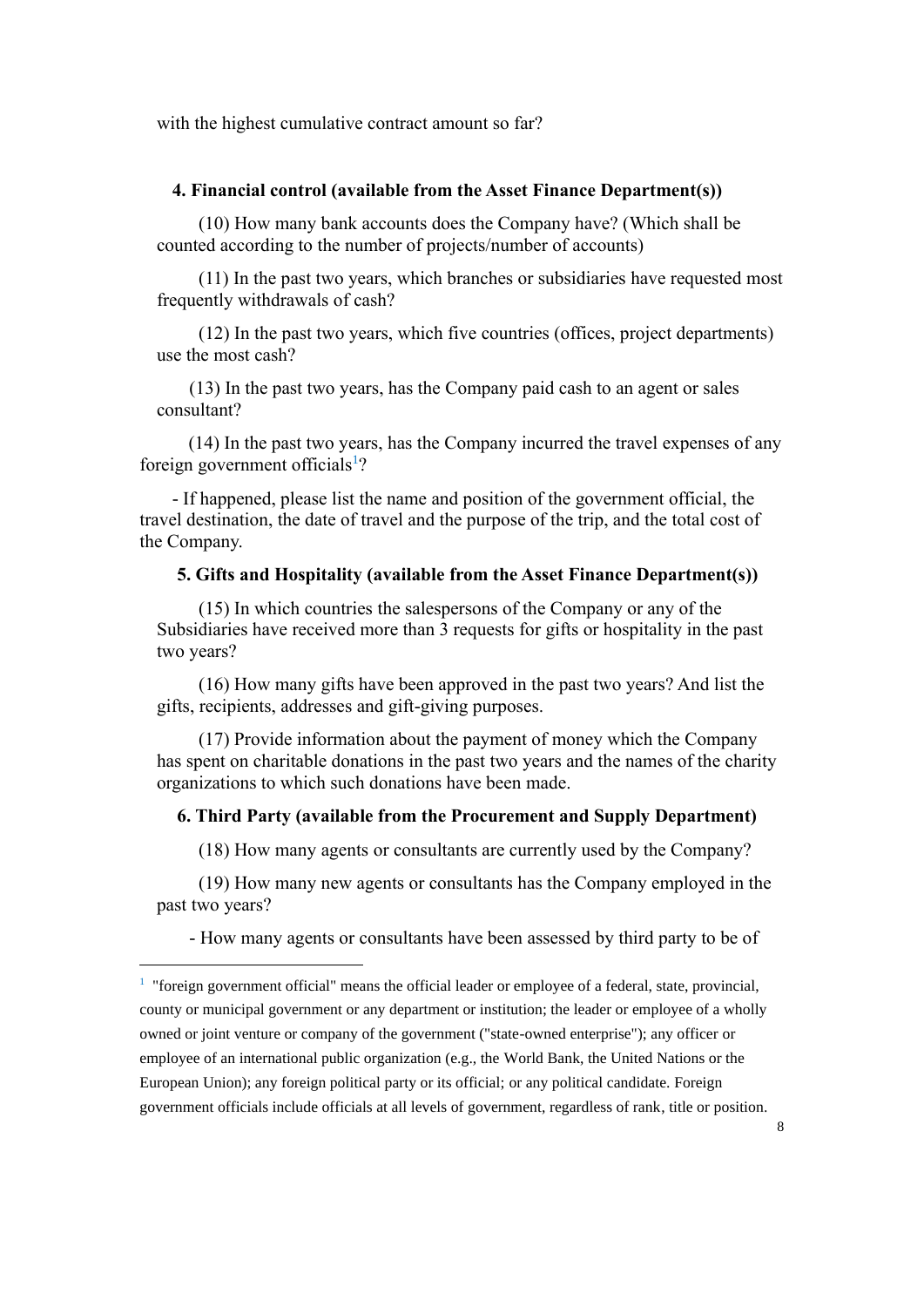above Risk Class One after due diligence investigation? Provide detailed information.

(20) How many agents or consultants have been recommended or rejected in the past two years?

(21) List the names of the five largest agents or consultants by amount paid to them by the Company or any of the Subsidiaries in the past two years, and explain separately the amount paid to each entity?

### **7. Investigations and Audits**

(22) How many allegations/reports of misconduct have the Company received through the reporting system in the past two years? How many allegations/reports of misconduct received through other channels?

- Of which, as to how many reports, internal investigation has been conducted? And as to how many reports, external investigation has been conducted?

(23) Has the Company conducted an investigation as to corruption or collusion or other misconduct in the past two years?

- If such investigation has happened, please provide a brief description of the allegations for each investigation (e.g. "bribery to officials of the Ministry of the Interior"; conspired bidding or collusive pricing with a company), the starting date of the charge and the final decision (or, if the investigation is ongoing, provide a brief description of the status of the investigation).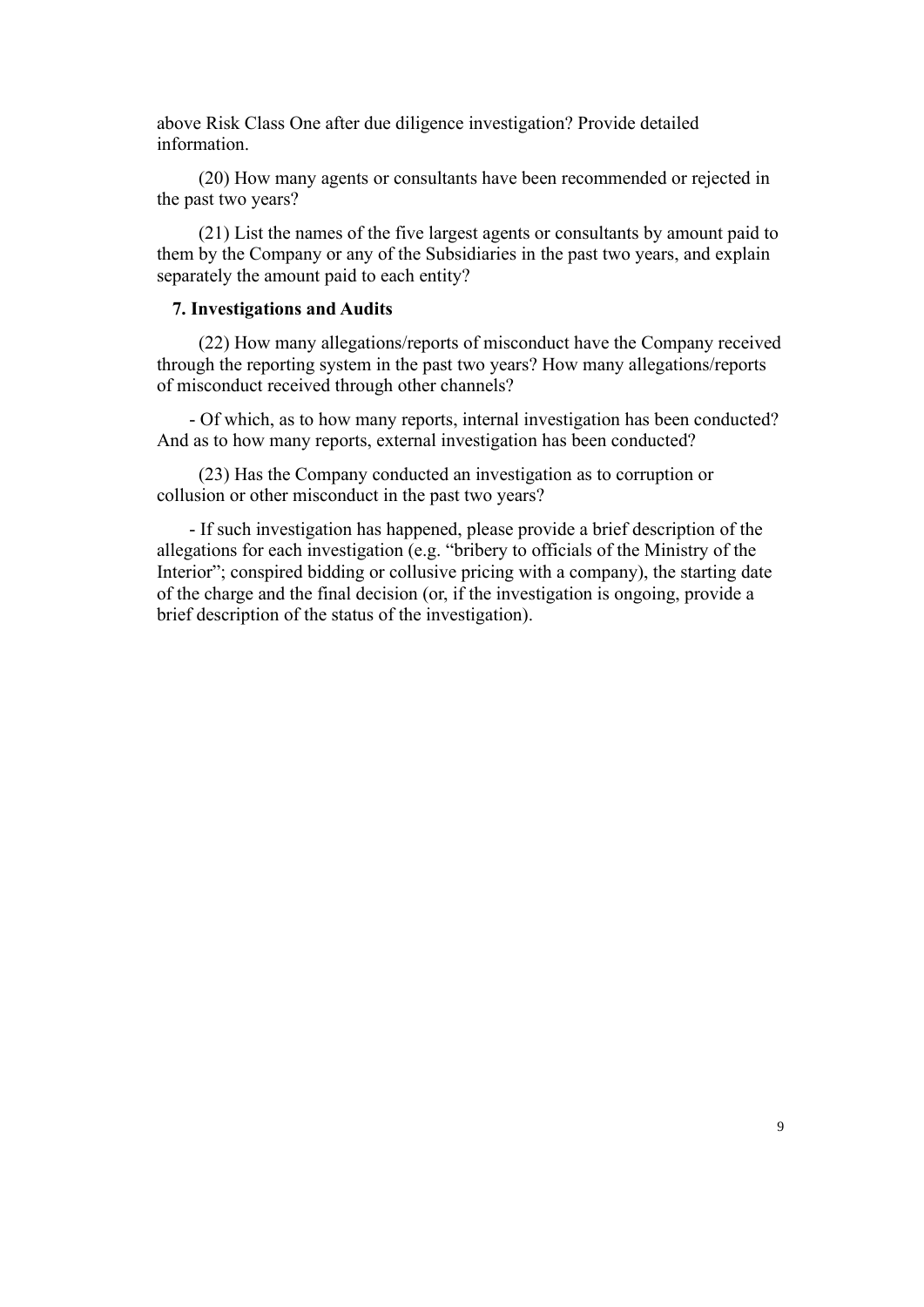### Annex 3

### **Compliance Risk Assessment Questionnaire**

1. Please list the main government agencies with which you cooperate in connection with your business activities in the region/country where you are or any of your project is based (including but not limited to central or local governmental agencies, state-owned companies, state-owned development company and other enterprises owned or controlled by a government).

Are you aware of allegations of fraud, corruption or conspiracy against the above-mentioned government agencies? If yes, please describe these allegations in detail.

2. What do you think are the three major difficulties which will be faced by the Company when maintaining anti-corruption compliance in your region/country or over your project?

Please provide information as detailed as possible, for example, extortion from all parties (army, police, tax, customs, Ministry of Mines, Ministry of Environment, trade unions, labor offices, local residents), normal office acceleration fees or facilitation payments (to customs, taxation, immigration, engineering, contract, Labor, Social Security, Ministry of Finance, various clerks, secretaries, etc.), and lack of access to actual information, etc.)

3. Please provide actual information about giving gifts and hospitality for your business in your region/country or for your project.

(1) The frequency of gifts and hospitality in your region/country or project.

(2) The purpose of giving such gifts and hospitality;

(3) The person(s) to whom you have given gifts and hospitality;

(4) The most expensive gift you have provided in the past year?

(5) The frequency you have had dinner with government officials and the amount of payment made by you?

(6) How often are other types of hospitality or recreational activities?

(7) What hospitality and recreational activities have you provided to foreign government officials in the last year?

4. In last year, how many times has the Company been required to pay for customers (including government officials) for domestic or international departing travel from the place of your business or your region/country?

5. Please describe the cash payments for conducting business activities in your region/country or project (including business activities with suppliers, lawyers or other service agencies).